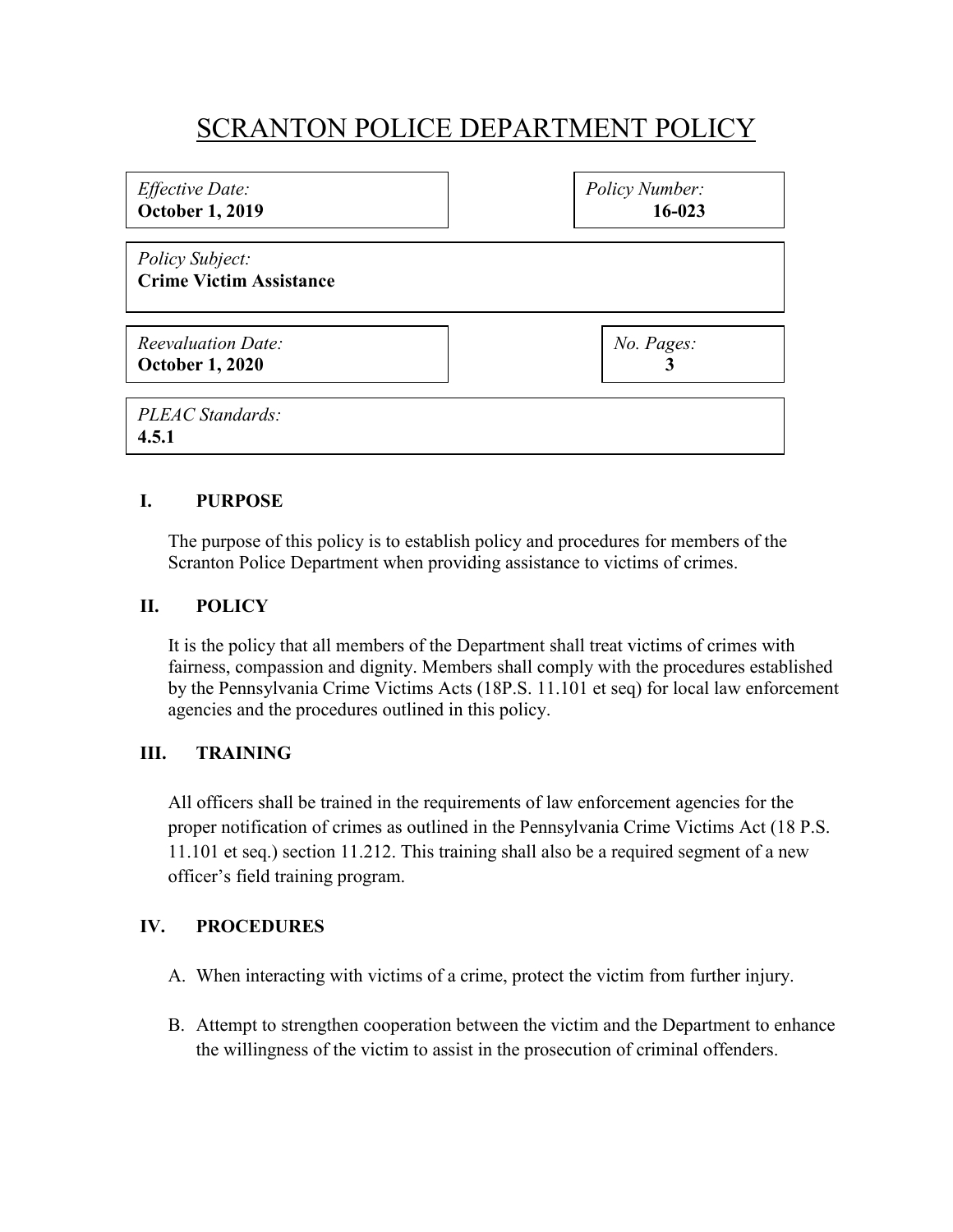- C. Provide the following information and assistance to the victim as to the rights and services available to assist them:
	- 1. Officers shall provide basic information on the rights and services available to victims within 24 hours of the officer's first contact with the victim. The basic information is contained in the Police Department's Right and Services Available to Victims of Crime in Pennsylvania" brochure. An "Acknowledgement of Receipt of Information" form shall be completed by the officer and signed by the victim. This completed form shall be forwarded to Central Records.
		- **a.** Personal injury crimes as defined in Pennsylvania Crime Victims Acts (18P.S. 11.103) are: An act, attempt or threat to commit an act which would constitute a misdemeanor or felony under the following:
			- 18 Pa.C.S. Ch. 25 (relating to criminal homicide).
			- 18 Pa.C.S. Ch. 27 (relating to assault).
			- 18 Pa.C.S. Ch. 29 (relating to kidnapping).
			- 18 Pa.C.S. Ch. 31 (relating to sexual offenses).
			- 18 Pa.C.S. § 3301 (relating to arson and related offenses).
			- 18 Pa.C.S. Ch. 37 (relating to robbery).
			- 18 Pa.C.S. Ch. 49 Subch. B (relating to victim and witness intimidation).
			- 30 Pa.C.S. § 5502.1 (relating to homicide by watercraft while operating under influence).
			- The former 75 Pa.C.S. § 3731 (relating to driving under influence of alcohol or controlled substance) in cases involving bodily injury.
			- 75 Pa.C.S. § 3732 (relating to homicide by vehicle).
			- 75 Pa.C.S. § 3735 (relating to homicide by vehicle while driving under influence).
			- 75 Pa.C.S. § 3735.1 (relating to aggravated assault by vehicle while driving under the influence).
			- 75 Pa.C.S. § 3742 (relating to accidents involving death or personal injury).
			- 75 Pa.C.S. Ch. 38 (relating to driving after imbibing alcohol or utilizing drugs) in cases involving bodily injury.
	- 2. Officers shall within 48 hours of the report of the incident, give notice to the victim or, if appropriate, a member of the victim's family of the availability of crime victim's compensation.

This notification is also contained in the Police Department's "Help Available to Victims of Crimes in Pennsylvania" brochure (SPD Form 12-001). An application form for the crime victim's compensation shall also be provided with this notification.